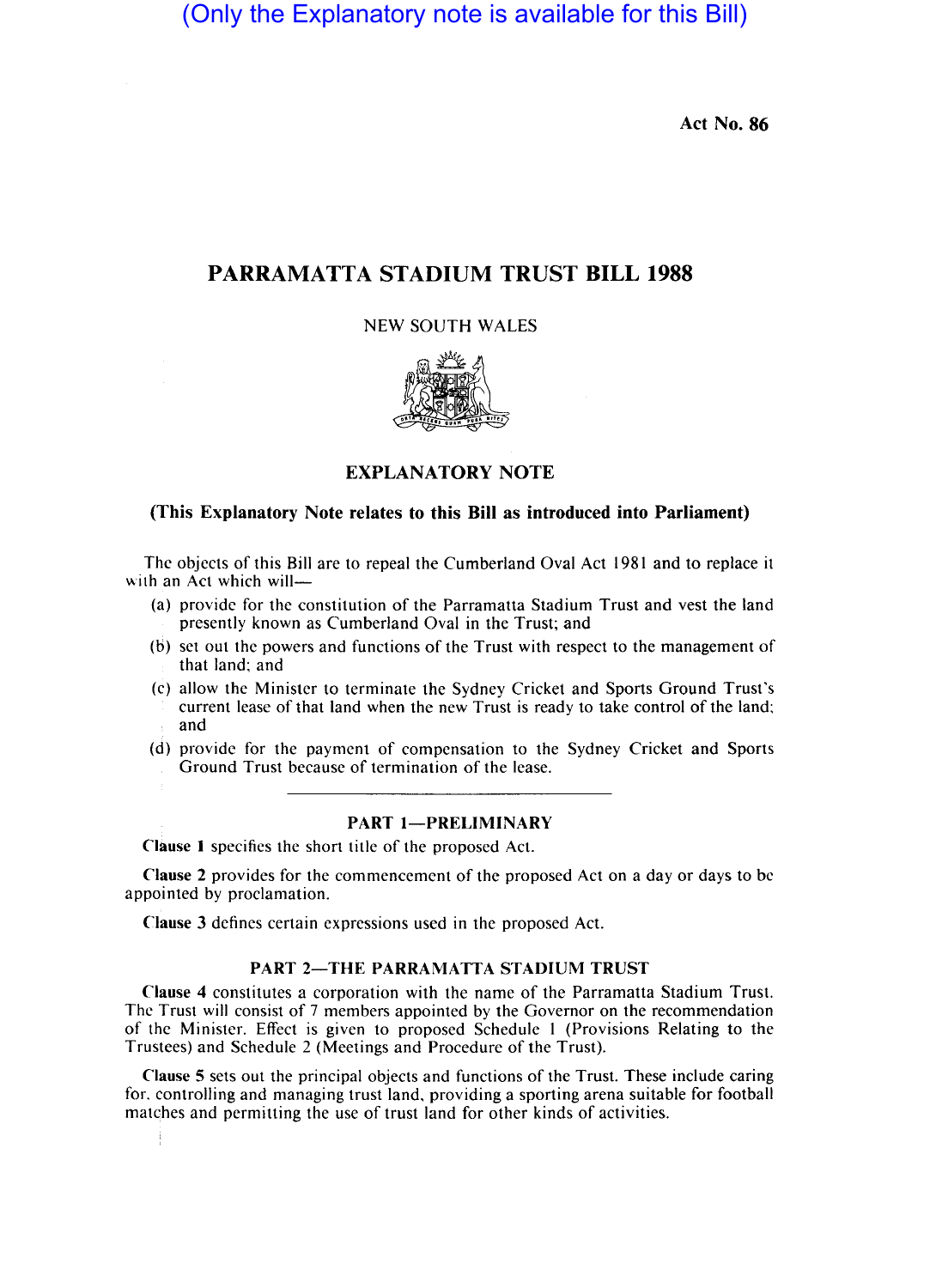Clause 6 gives the Trust certain powers. The Trust will have power to do all things necessary and convenient to be done in connection with or incidental to attaining or carrying out its objects. A list of more specific powers is set out in the clause.

Clause 7 gives the Trust power to establish committees.

Clause 8 enables the Trust to employ necessary staff. The staff will not be employed under the Public Sector Management Act 1988.

Clause 9 allows the Trust and the Chairperson of the Trust to delegate functions.

Clause 10 requires the Trust to establish a Trust Account in a bank in New South Wales and to pay all money received by the Trust into the account. The funds of the Trust are to be applied only in paying expenses incurred by the Trust in exercising its functions.

Clause II states that the financial year of the Trust ends on 30 June but may be changed by the Treasurer under the Public Finance and Audit Act 1983.

Clause 12 requires the Trust to present a budget each year to the Minister for approval. The Trust may incur only expenditure provided for in an approved budget.

Clause 13 enables the Trust to obtain financial accommodation and invest money in accordance with the Public Authorities (Financial Arrangements) Act 1987.

#### PART 3-PROVISIONS RELATING TO TRUST PROPERTY

Clause 14 vests the land currently known as Cumberland Oval and associated land in the Trust for an estate in fee simple, subject to any interests already affecting the land.

Clause 15 allows the Trust to grant leases and licences of and easements over trust land, but only with the approval of the Minister.

Clause 16 enables the Trust. with the approval of the Minister, to sell or mortgage land acquired by the Trust (not being land vested in the Trust by clause 14), but only after public comment has been sought. The Trust may also, with the approval of the Minister. divest itself of part of the trust land for limited purposes.

Clause 17 sets out the procedure which the Trust must follow if it resolves to dispose of or deal with property which is held by the Trust subject to a condition.

### PART 4-MISCELLANEOUS

Clause 18 enables a plan of management prepared under the Crown Lands Consolidation Act to make provision for facilitating the lawful use of trust land.

Clause 19 allows the Trust or an officer or employee of the Trust to call in the aid of the police to remove a person breaching the by-laws regulating use of the trust land or causing disturbance to people using the trust land.

Clause 20 enables the Minister or an authorised person to enter any part of the trust land and inspect it. The maximum penalty for obstructing a person exercising that power is 5 penalty units (currently \$500).

Clause 21 empowers the Trust to make by-laws, which are required to be approved by the Governor-in-Council. on matters such as the management of and the preservation of order on the trust land. The by-laws may create an offence punishable by a penalty not exceeding 5 penalty units (currently \$500).